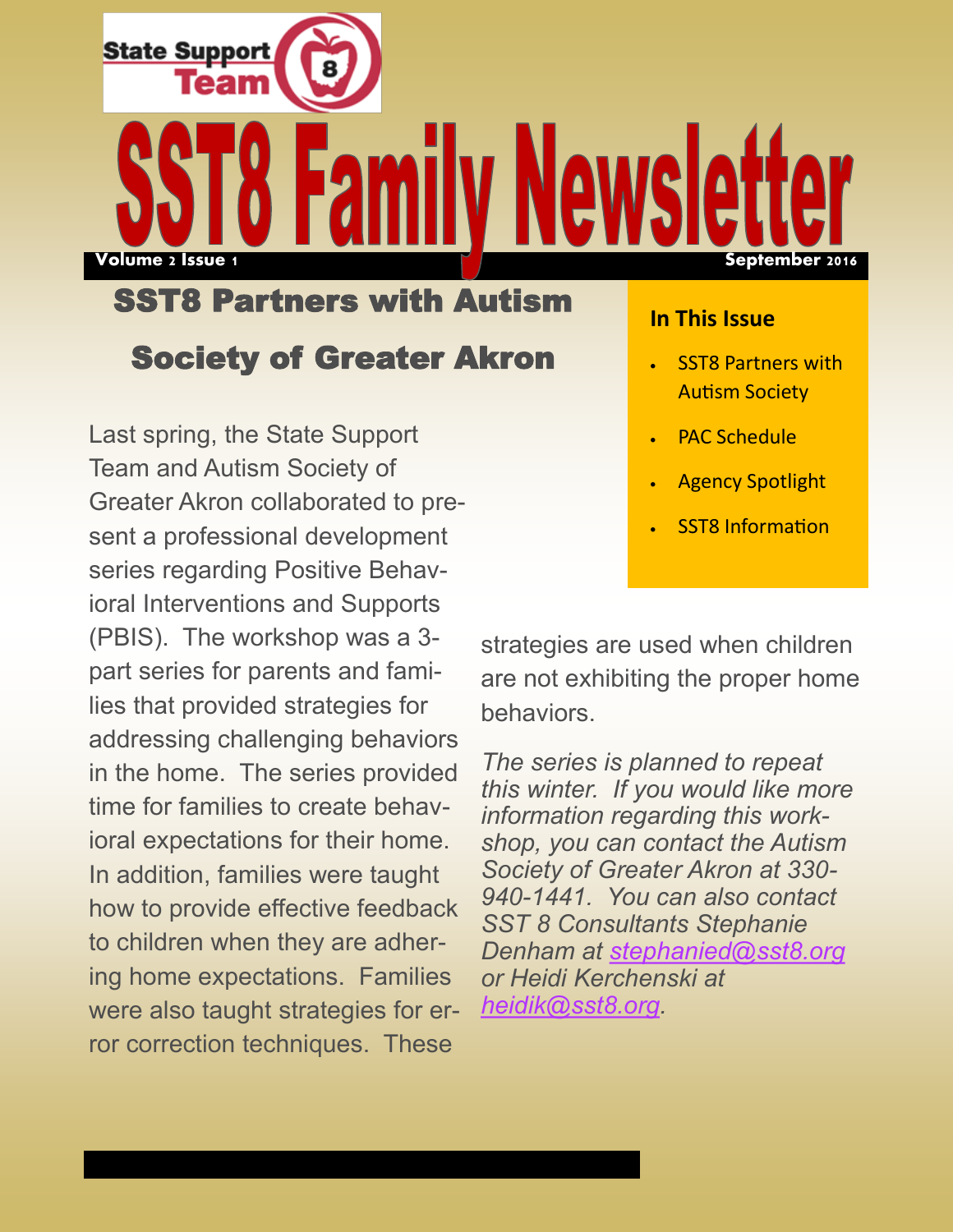# 2016-2017 **SST8/PAC Meetings**

All meetings (\*except the October 12, 2016 Field Trip) will be held at the Summit County Educational Service Center. A flyer will be sent out with more information prior to each meeting. All meetings require an RSVP. All meetings at the ESC will have lunch provided to those who RSVP. Any questions, please contact Susan Foley ([susanfoley1@att.net\)](mailto:susanfoley1@att.net) or Tami Vandygriff ([tamivandygriff@yahoo.com\)](mailto:tamivandygriff@yahoo.com). To register, please call Alice Doyle at 330 929-6634 ext. 511232 or email aliced@sst8.org

**Dates, times, and topics are subject to change.** 

**September 21, 2016 9:30 am -1:30 pm with an individual question and answer from 1:30 - 2:30 pm. Special Education Updates/Maximizing Your Role in the ETR/IEP Process. Members of the SST8 Staff will share the latest information from ODE. Please share your ETR-IEP related questions and concerns on this very brief online survey to help inform the session: [http://tinyurl.com/SST8PAC9-21-16.](http://tinyurl.com/SST8PAC9-21-16)**

**October 12, 2016 9:30 am - 12:30 pm Hattie's Hub Field Trip. Hattie's Hub, 395 Douglas St., Akron, OH 44307. A division of Hattie Larlham that provides fresh local produce and Ohio products through a work training program for people with Intellectual and Developmental Disabilities.** 

**November 16, 2016 9:30 am - 1:30 pm Those Teenage Years. Topics to be discussed include sexuality and puberty, social media, apps to be aware of, cyberbullying and more. Speakers from Child Guidance and Family Solutions along with the Blick Clinic.**

**February 15, 2017 9:30 am - 1:30 pm Mental & Behavioral Health Agency Fair with Keynote Speaker on "Alphabet Soup" Mental Health Diagnosis: What is Does and Doesn't Mean. Keynote Speaker: Jim Still-Pepper, MA, LSW. Representatives from Mental Health Agencies that serve Summit, Medina, and Portage Counties.** 

**April 19, 2017 9:30 am - 1:30 pm What's New in Ohio? In this open forum you will learn about legislative issues, waivers, changes and updates in DD and Medicaid services, and anything else you wanted to know or ask. Speaker Gary Tonks, Executive Director of Arc of Ohio.**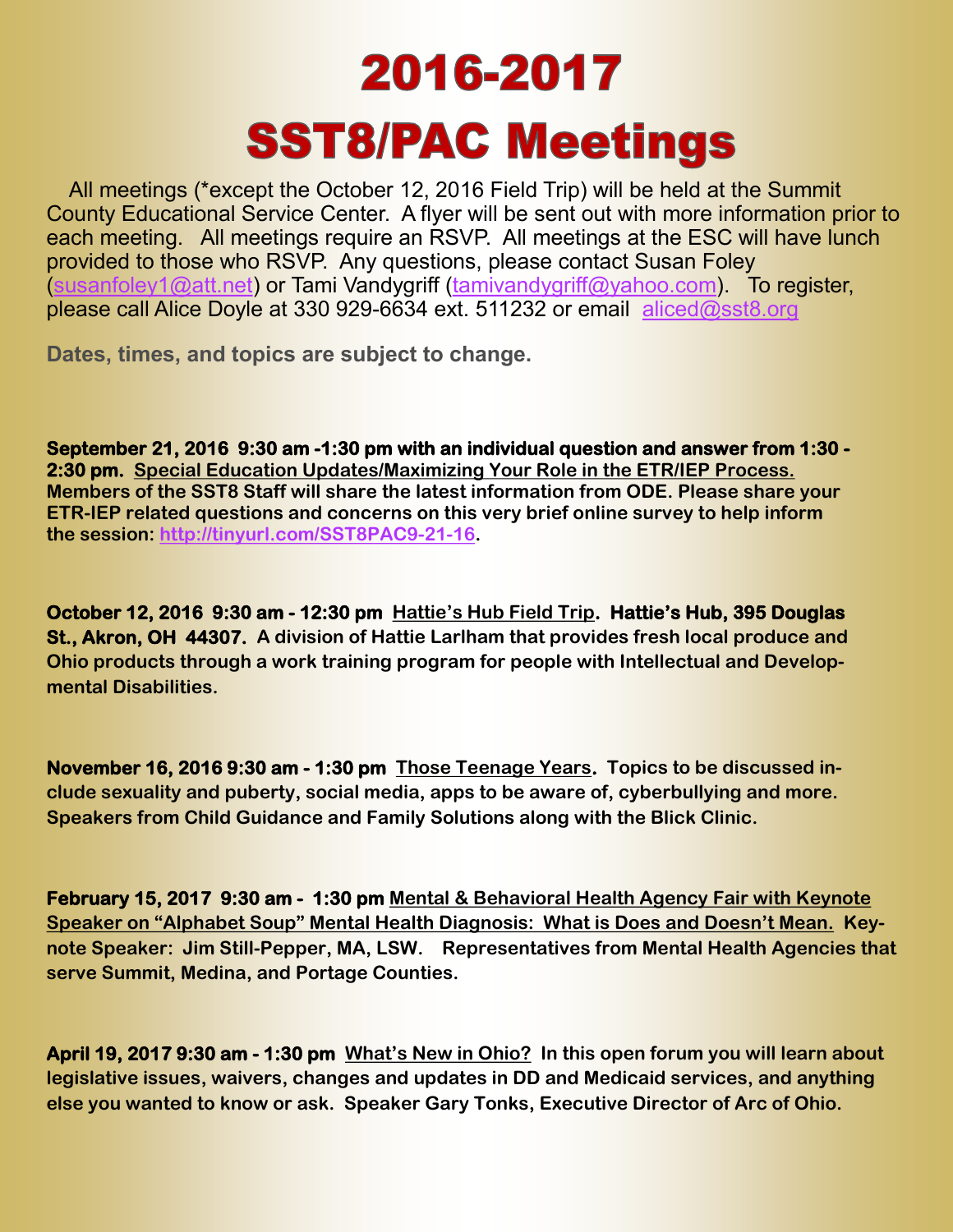## *<b><i>X***AUTISMSOCIETY**

### Greater Akron

### **Agency Spotlight**

### **Who they are:**

The Autism Society is the nation's oldest and largest grassroots autism organization committed to improving the lives of those affected by autism. The Greater Akron affiliate was established in the 1990's and serves Summit, Medina, Portage, Wayne and Stark Counties. In 2011, the organization changed from an all-volunteer organization to hiring one full-time Director, in 2012, a Program/Volunteer Coordinator was hired and an office was opened in Fairlawn with a library and computer for family use.

### **Quality of Life Indicators:**

Their programs and services focus on improving the quality of life for people on the autism spectrum and will reflect the following desired outcomes:

- School inclusion
- Friendship/social connection
- Heath and wellbeing
- Academic success
- Autonomy
- Independent living with the maximum extent possible
- Independent employment to the maximum extent possible.
- Subjective wellbeing
- Recreation/leisure

**Their programs include:** Autism Awareness Day, Autism Summit, Caring Easter Bunny, iCan Bike Camp, Parent Exchange, and Sensory Story Time.

For more information, contact them at:

**Autism Society of Greater Akron**

**701 South Main Street Akron, OH 44311 330 940-1441 www.autismakron.org**